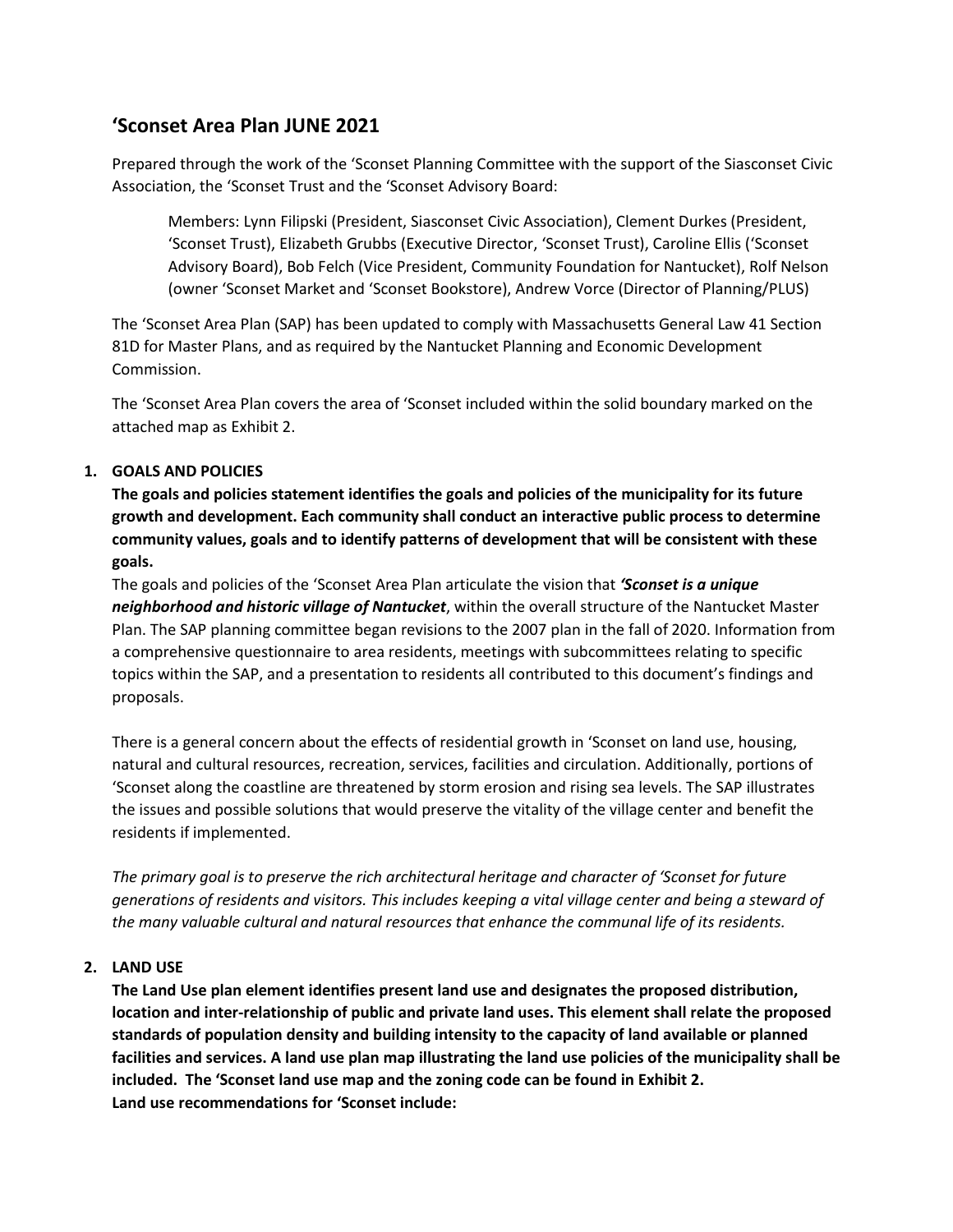- 2.1 Zoning changes in 2013 and 2019 created a VN (village neighborhood) zone to preserve the commercial core of the village. SAP recommends exploring additional ways to strengthen this essential commercial core by encouraging owners to ensure through deeds, easements, restrictions or bequests that buildings keep their commercial status.
- 2.2 The Siasconset Old Historic zoning boundary issues on Broadway, Front Street and Codfish Park were clarified at the 2020 Annual Meeting (as requested in the 2007 plan) with the endorsement of the 'Sconset Trust.
- 2.3 SAP recommends making the boundaries of 'Sconset consistent on the maps to be used for Planning and Land Use Services (PLUS), Sconset Advisory Board (SAB) and the Historic District Commission (HDC) defined to be the area bounded by the North, East, and South by the shore line of Nantucket Island and on the West by a straight line running form the eastern edge of Sesachacha Pond to the eastern edge of Tom Nevers pond.
- 2.4 SAP recommends the use of height restrictions in zoning guidelines depending on density and neighborhood architectural characteristics. SOH height restrictions should be 24 feet.
- 2.5 SAP recommends retaining the standards including density of the SR-1 district when changed to SR-5.
- 2.6 SAP recommends square footage of swimming pools be included in ground cover calculations for all zones. SAP endorses the existing prohibition of pools in the SOH zone and lots under 7,500 square feet. All lots should comply with the 10 foot side and rear setback requirements.
- 2.7 SAP understands that the Town Master Plan recommends the denser built portions of 'Sconset be considered a Town Overlay District (SOH, SR1, SR10, SR10) and keep the larger properties of 40,000 square feet (LUG-1) on the perimeter of the village as a Country Overlay District. A subarea of the Country Overlay District could be labeled a Village Overlay district where limited commercial activity may take place, where infrastructure may be available and where there are more dense developments of less than one acre than other areas in the Country Overlay District.

## **3. HOUSING**

## **The Housing element identifies and analyzes existing and forecasted housing needs and objectives including programs for the preservation, improvement and development of housing. This element shall identify policies and strategies to provide a balance of local housing opportunities for all citizens.**

- 3.1 'Sconset has unique architectural characteristics based on different historical and economic origins. Those characteristics are best evidenced in different architectural neighborhoods. These neighborhoods will delineate areas where houses are similar in style, mass and height, and in some cases, historical periods. SAP recommends the establishment of these architectural standards through a professionally conducted study to be used as a purposeful guideline for the SAB and HDC in determining appropriate residential development within a specific neighborhood.
- 3.2 SAP recommends that the standards for determining development patterns with regard to these neighborhoods be codified in an architectural database to be used by the SAB and HDC for decision-making.
- 3.3 SAP supports the ongoing work of the SAB and their coordinated efforts with the HDC.
- 3.4 SAP supports the use and expansion of workforce housing at the USCG LORAN station while preserving the majority of the parcel as open space.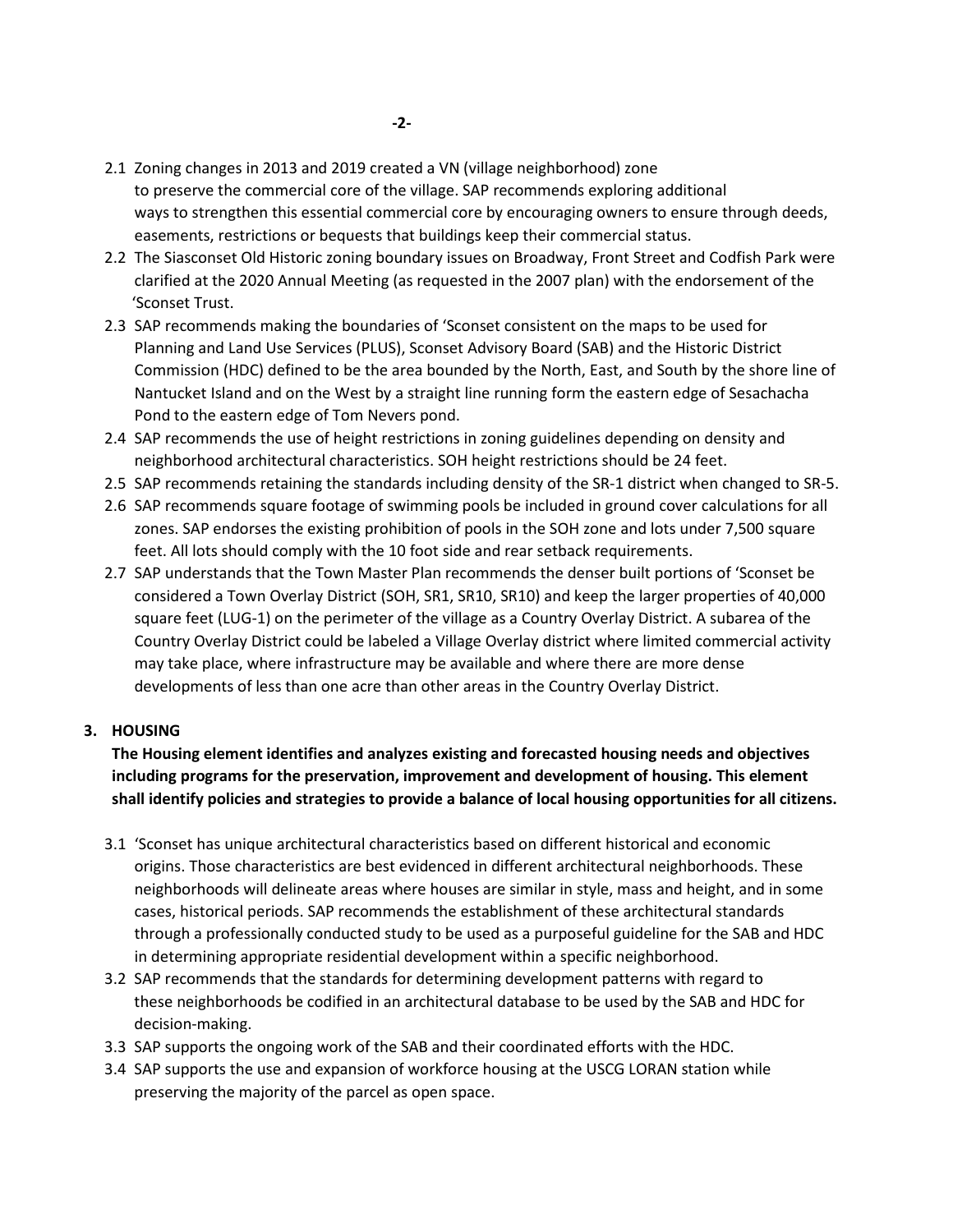3.5 SAP encourages tax incentives for year-round rental properties in the effort to provide affordable workforce housing. The use of covenant programs that provide home ownership opportunities for moderate income year-round islanders should be encouraged on appropriate residential parcels

## **4. ECONOMIC DEVELOPMENT**

**The Economic Development element identifies policies and strategies for the expansion or stabilization of the local economic base and the promotion of employment opportunities. Economic development comments and recommendations for 'Sconset.**

- 4.1 SAP is in favor of protecting existing commercial businesses and encourages individual commercial property owners to work with the 'Sconset Trust to assure similar future use following changes in ownership.
- 4.2 Due to the limited off-season population and demand for goods and services of the 'Sconset area, SAP does not foresee a current need for additional commercial development.
- 4.3 The addition of food trucks from Millie's and Island Kitchen restaurants, the Bartlett Farm produce truck and the Nantucket Thrift Shop weekly pick-up of donations all add valuable seasonal services to the village without requiring fixed commercial space.

#### **5. NATURAL AND CULTURAL RESOURCES**

**The Natural and Cultural Resources element provides an inventory of the significant natural, cultural and historic resource areas of the municipality, and policies and strategies for the protection and management of such areas.**

- 5.1 SAP recognizes the contribution made to the village by its cultural institutions, in particular the Siasconset Union Chapel, On the Isle theater productions and the Siasconset Historical Research Group. We support these entities as they provide continuing community involvement and help maintain the sense of community characteristic of this mainly summer village.
- 5.2 SAP encourages clubs, association and the chapel based in 'Sconset to continue time-honored outreach to the island community through direct funding, volunteering and hosting events supporting local charities, families and individuals in need. These efforts include direct outreach funding distributed annually across the island by the Siasconset Union Chapel, ongoing charitable initiatives at the golf clubs (including the caddie camp at Sankaty Head Golf Club and Beach Club and the children's scholarship fundraising events at Nantucket Golf Club) and annual scholarship gifts from the Siasconset Civic Association.
- 5.3 SAP encourages the continued support of the 'Sconset Trust to list and secure historic preservation restrictions on historic homes and structures (including the Siasconset Union Chapel) and to pursue an easement on the fire house while evaluating historic landmark status.
- 5.4 SAP encourages the maintenance of other well-known sites in the Village such as the rotary, pump square, the foot bridge and the post office.
- 5.5 SAP supports research, engagement and collaboration by public and private mutually beneficial partnerships to study erosion and its impact on public beach access, utilities, neighborhood homes

**-3-**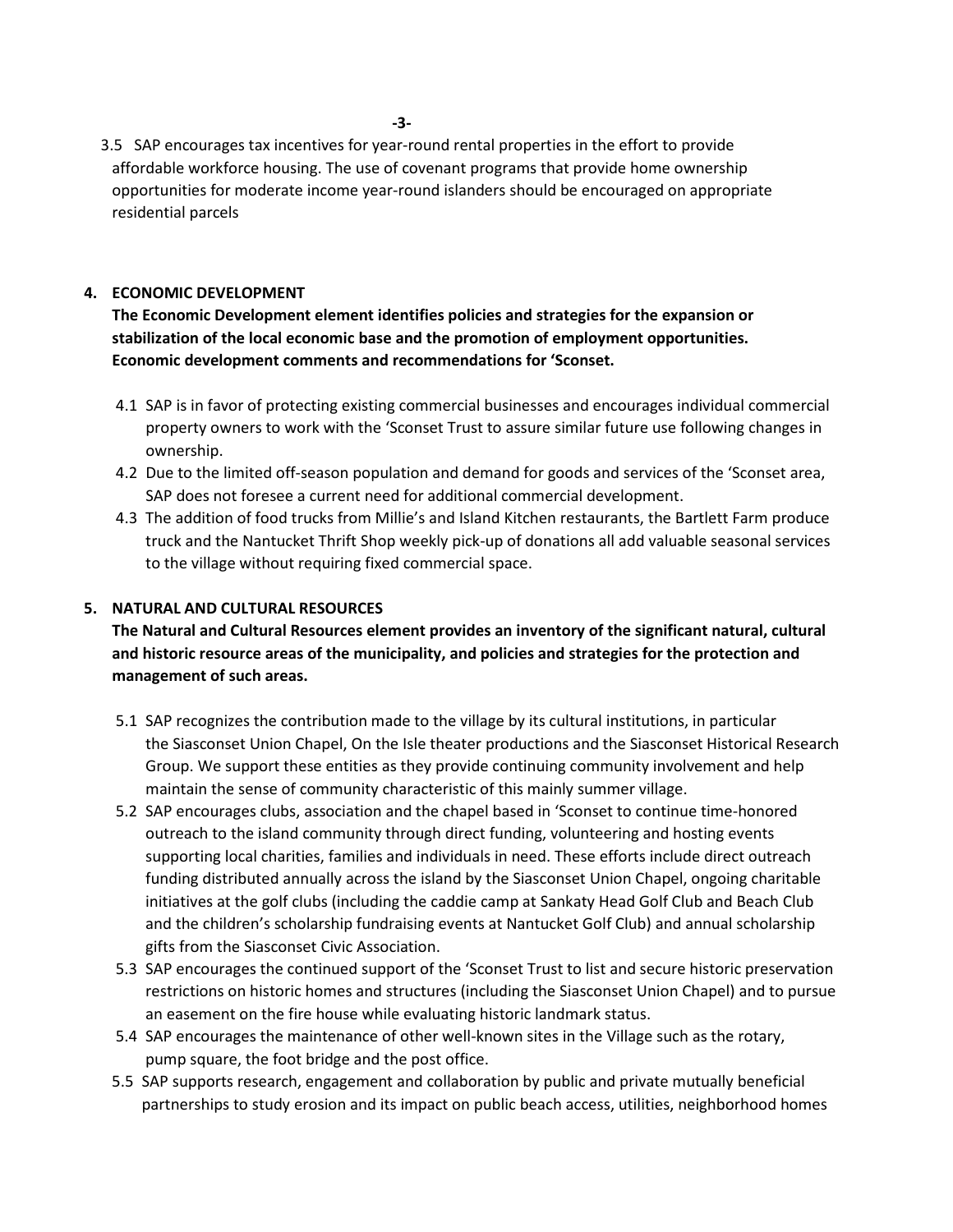**-4-**

and the Sankaty Head Lighthouse. We support organizations, including the Siasconset Beach Preservation Fund, the Nantucket Coastal Resilience Plan and Envision Resilience, that are addressing the threats of erosion and coastal disruption on 'Sconset's eastern and southern border from Hoicks Hollow to Tom Nevers Pond.

- 5.6 SAP supports the efforts of the 'Sconset Trust to protect and preserve Sankaty Head Lighthouse, along with ongoing use of the property for educational and passive recreational purposes on the open land associated with the lighthouse station. Sankaty Lighthouse and its surrounding land is a premier historical and park-like maritime setting welcoming all visitors and promoting the mission of the 'Sconset Trust.
- 5.7 SAP appreciates the work of the Town of Nantucket arborist in evaluating and ensuring the health and expansion of the historic tree canopy on Main Street as well as other specimen trees on public land in the village.
- 5.8 SAP supports the protection of the quality and quantity of water in the aquifer and Tom Nevers Pond and the promotion of organic lawn practices to eliminate chemical runoff into the aquifer.

#### **6. OPEN SPACE AND RECREATION**

**The Open Space and Recreation element provides an inventory of recreational resources and open space areas of the municipality, and policies and strategies for the management and protection of such resources and areas.**

**Open space and recreation recommendations for 'Sconset:**

- 6.1 SAP encourages the continued support of the 'Sconset Trust to conserve open land in and around the village and possibly expand the greenbelt surrounding 'Sconset to the southwest, west and north of the village including the current open land at the USCG Station. We encourage the use of conservation restrictions and other tools where applicable as a means to conserve open land and provide recreational use.
- 6.2 SAP encourages the work of the 'Sconset Trust in securing historic preservation restrictions on historic homes and structures including the 'Sconset schoolhouse/fire house that could be repurposed as a community center.
- 6.3 SAP supports the continued maintenance and upkeep of the Codfish Park Playground by the Nantucket Land Bank and Town of Nantucket for the benefit of families of residents and visitors.
- 6.4 SAP supports recreational walking trails at Ruddick Commons and the Heller Trail as well as the development of additional walking trails in other areas in collaboration with other conservation groups. The bluff walk maintained by the Town of Nantucket needs protection from excessive foot traffic and the lack of compliance to stated rules listed at the entrance on the southern end.
- 6.5 SAP supports other island conservation groups to continue to maintain deeded conservation properties held in 'Sconset.
- 6.6 SAP supports the continued and permanent operation of the historic Siasconset Golf Club off the Milestone Road as a public golf course owned by the Nantucket Land Bank.
- 6.7 SAP encourages the Nantucket Conservation Foundation and their partner the Siasconset Civic Association to maintain and enhance the beauty of Larsen Park adjacent to the Sconset Market.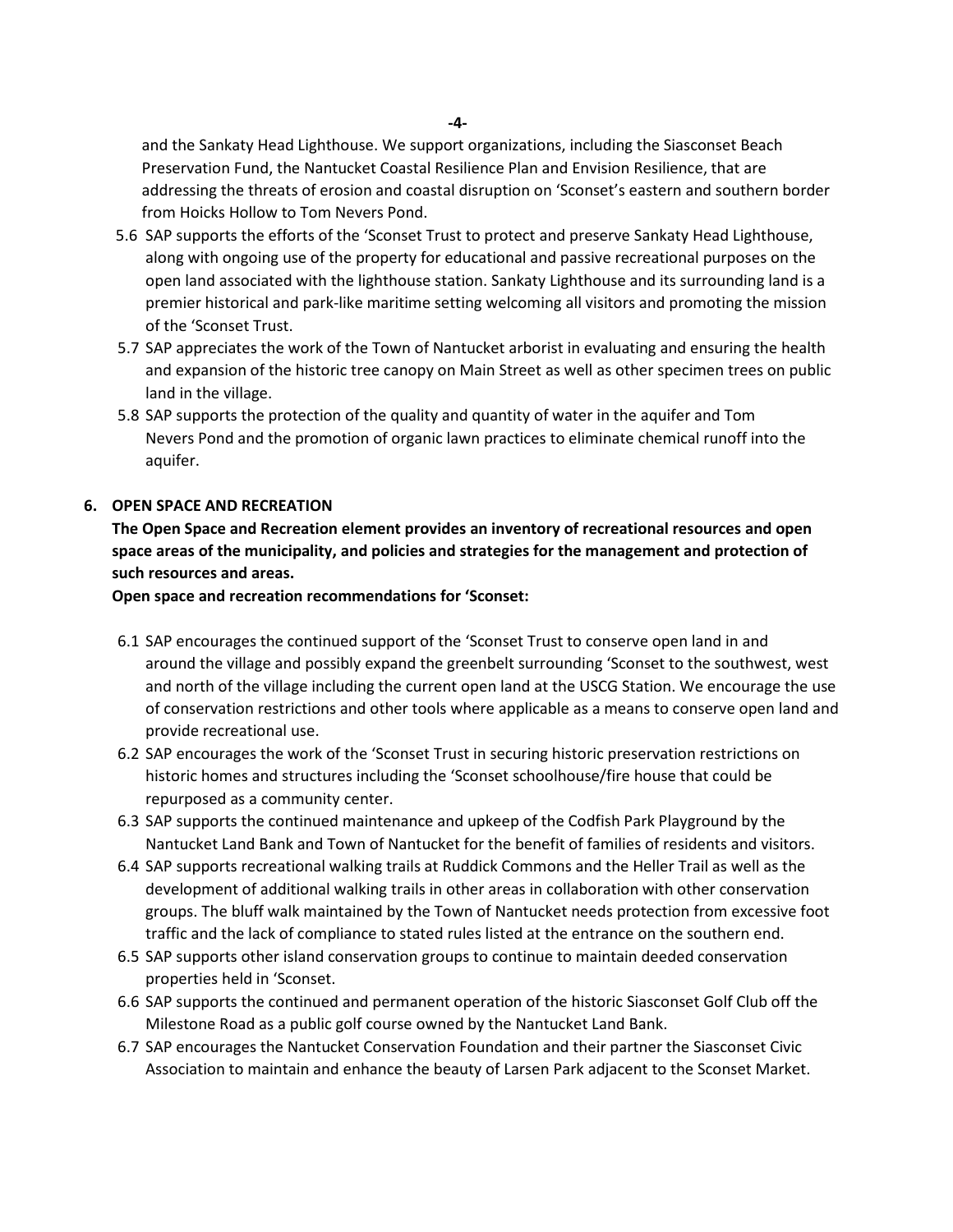6.8 SAP values the beauty of the 'Sconset beach and its use by residents and visitors. Preserving the beach from erosion and keeping it accessible to pedestrians are critical. Providing easements or deeds of beach property in the areas of Codfish Park and Low Beach to town and non-profit conservation organizations is highly encouraged.

#### **7. SERVICES AND FACILITIES**

## **The Services and Facilities element identifies and analyzes existing and forecasted needs for facilities and services used by the public.**

- 7.1 SAP encourages the effective enforcement of parking rules and maximizing safe parking capabilities on public streets, especially in the areas by the rotary, Larsen Park, the 'Sconset Market, the beach and Ocean Avenue.
- 7.2 Permit parking for residents and their guests should be considered for the area including Front Street, Broadway, Center and Shell Street from Memorial Day to Labor Day.
- 7.3 SAP supports the continued presence of a U.S. Post Office facility in the Village for the benefit of the growing number of year-round residents and large summer population.
- 7.4 SAP supports the maintenance and extended seasonal use of the public comfort station located at Folger Court from April 1st through Christmas Stroll weekend. This may require renovation funds to winterize the structure and other updates possibly including solar power generation.
- 7.5 SAP supports the conversion of street lights in 'Sconset to LED fixtures because of enhanced energy efficiency. SAP urges the Town to adhere to the recommendations of the International Dark Sky Association with respect to color temperature if it converts to LED street lighting. SAP supports replacing the "cobra" style streetlights with decorative lamps seen primarily in the 'Sconset historic district for a more consistent appearance. SAP also supports the Town retaining an independent expert in street lighting to undertake a comprehensive audit of all existing island street lighting to assess whether existing street lighting is consistent with lighting needs and the principles of responsible outdoor lighting promoted by the International Dark Sky Association and recommend changes as required.
- 7.6 SAP supports the continued seasonal use of the temporary comfort station placed next to the beach entrance from April 1st to December  $1<sup>st</sup>$  for the use of workers and visitors.
- 7.7 SAP encourages the continued maintenance of the life guard stand and life guard service at the beach at Codfish Park.
- 7.8 SAP supports the initiative to provide water fountains for the use of refilling water bottles of visitors and residents alike.
- 7.9 SAP appreciates the important work of the Department of Public Works handling trash collection in public areas including at the comfort station, Larsen Park, the rotary and the beach, and further recommends a longer service period, running from April through December, due to increased visitation in the shoulder seasons.
- 7.10 SAP supports the return of an active fire house with paid firefighters in or near 'Sconset to serve the eastern end of the island as a key priority.
- 7.11 SAP supports any and all efforts to bury cable and electrical wiring in all locations but most importantly in the Sconset Historic District and along Main Street.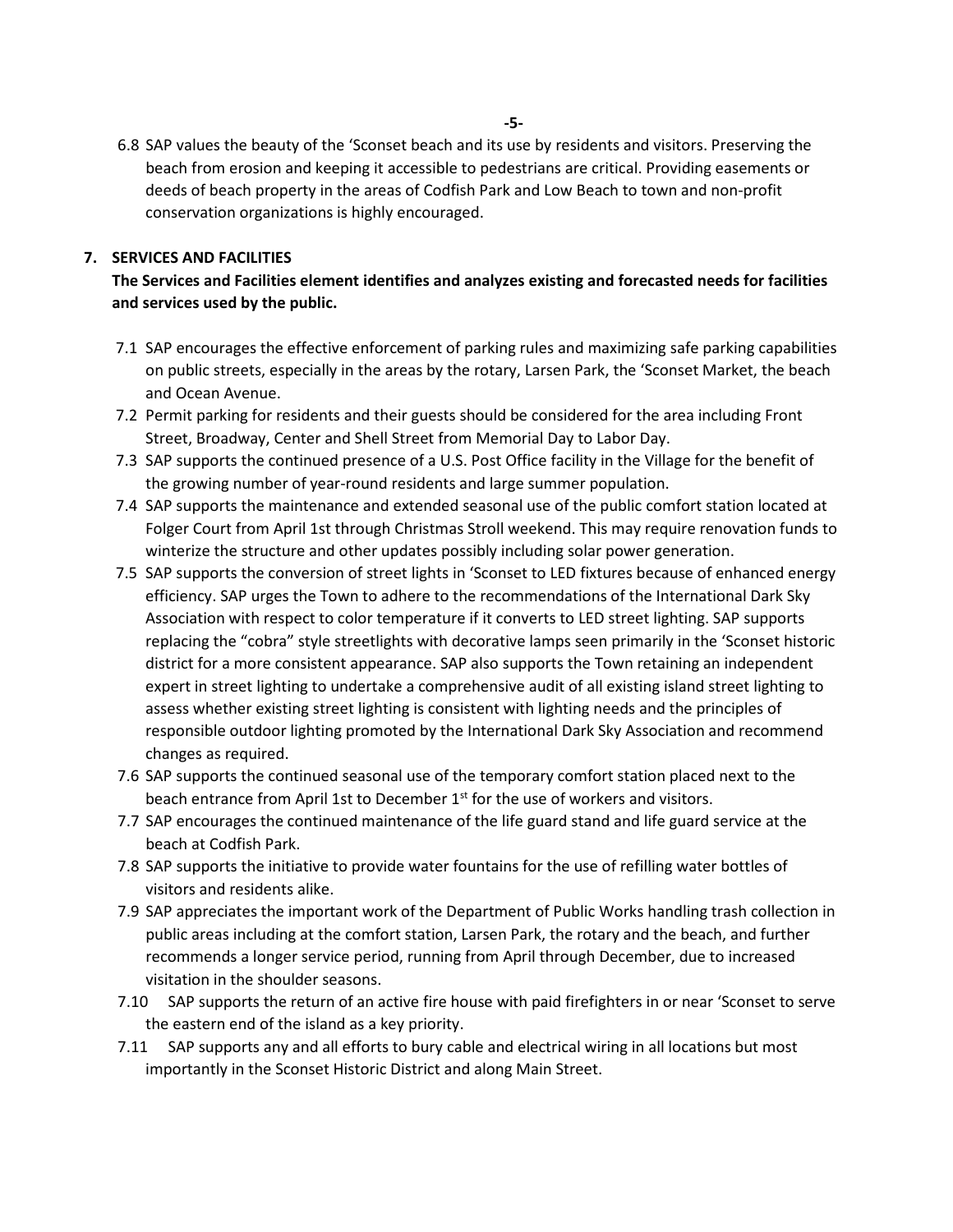#### **8. CIRCULATION**

**The Circulation element provides an inventory of existing and proposed circulation and transportation systems.**

#### **Circulation recommendations for 'Sconset:**

- 8.1 Because traffic and circulation are reaching a saturation point in the Village during the summer months, SAP recommends a traffic safety study to analyze and recommend effective speed limits and circulation patterns, especially in the Village core. We encourage the Town to consider a home rule bill that would set the speed limit below the current legal limit of 25 m.p.h. in key areas.
- 8.2 SAP recommends that any further subdivision development must be evaluated in connection with the traffic congestion in the village.
- 8.3 SAP recommends changing Park Lane to a one-way street going north to New Street to lower congestion coming in to the rotary.
- 8.4 SAP supports the preservation of public safety in vehicular and pedestrian areas through improved police enforcement activities and the use of the bike safety officers in high traffic areas.
- 8.5 SAP considers the monitoring of vehicle speeds essential to safety and requests regular, weekly speed monitoring by using the traffic trailer in multiple Village locations including Main Street, Sankaty Road, Morey Lane and Low Beach Road in the summer months.
- 8.6 SAP supports the ongoing Town of Nantucket commitment to year-round NRTA bus services and multiple routes in the summer to alleviate congestion and lower the use of vehicles.
- 8.7 SAP recommends the pursuit of ongoing parking options for visitors to the commercial district during the summer and shoulder seasons including evaluating satellite parking facilities possibly at the Verizon building on Main Street.
- 8.8 SAP supports the annual summertime Bike and Scooter Safety Day organized by the Siasconset Civic Association and administered by the Nantucket Police Department to educate adults and children on safe practices of navigation and Massachusetts state law.
- 8.9 SAP supports an extension of the bike paths or bike lanes on the west and north sides of the Village to ensure safety for bikers, runners, walkers and vehicle drivers.
- 8.10 SAP acknowledges the importance of the town ordinances on hedge heights and other potential obstructions that interfere with clear visibility or safety and support enforcement by the Town.

#### **9. IMPLEMENTATION PROGRAM**

**The Implementation Program element defines and schedules the specific municipal actions necessary to achieve the objectives of each element of the master or study plan. Scheduled expansion or replacement of public facilities or circulation system components and the anticipated costs and revenues associated with the accomplishment of such activities shall be detailed in this element. This element shall specify the process by which the municipality's regulatory structures shall be amended so as to be consistent with the master plan.**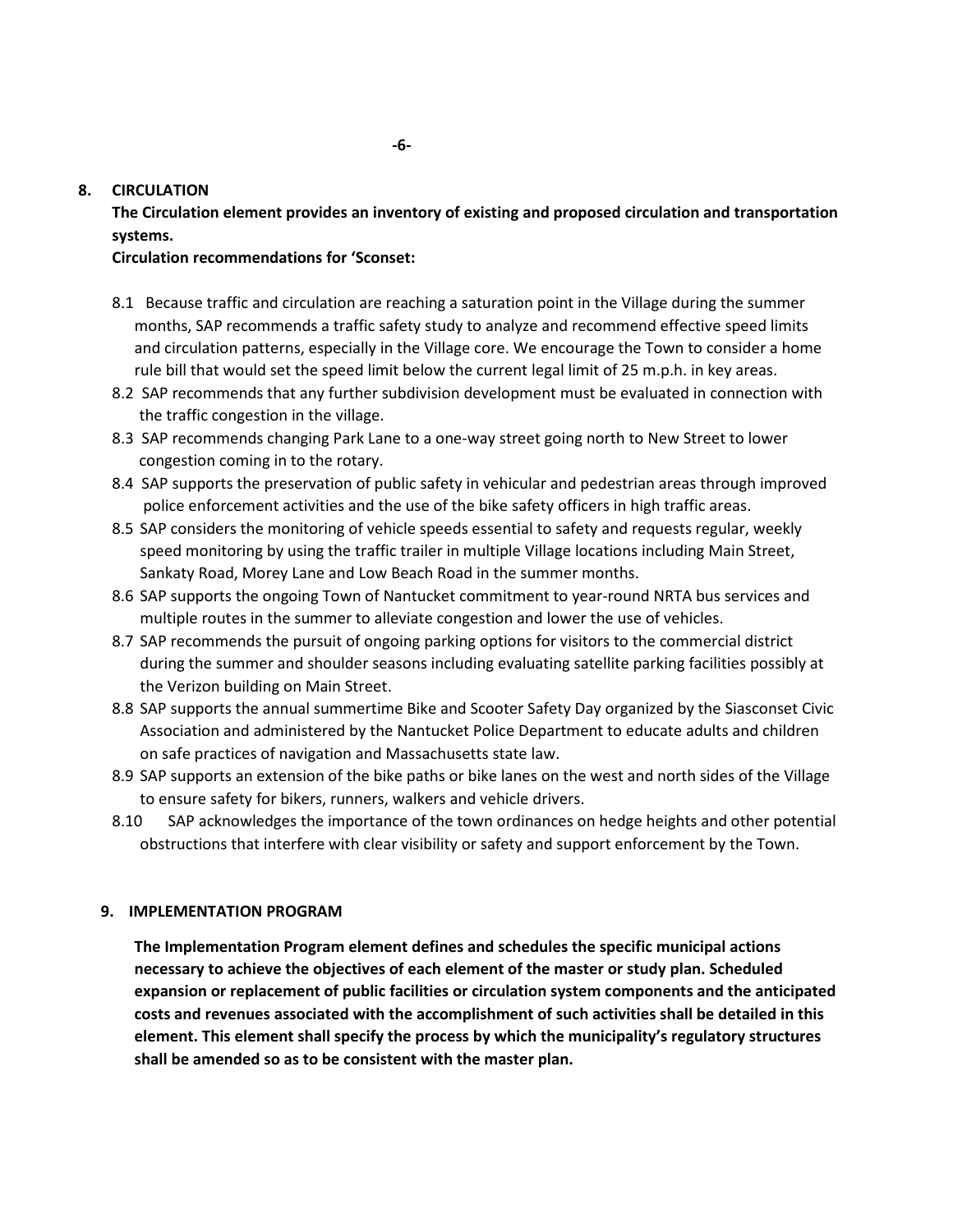SAP recognizes that planning is an ongoing process and recommends that NP&EDC work with the 'Sconset Planning Committee, which will include but not be limited to representatives of the Siasconset Civic Association, the 'Sconset Trust, the 'Sconset Advisory Board and a commercial business, to remain involved in the implementation and updates of the 'Sconset portions of the Nantucket Master Plan.

Appendix 1

Current Siasconset Zoning standards:

SOH-Sconset Old Historic SR-20 Sconset Residential Minimum frontage 50 ft. Minimum frontage 75 ft. Ground cover ratio 50% Ground cover ratio 12.5% Front yard setback 0 Front yard setback 30 ft. Side and rear setbacks 5 ft. Side and rear setbacks 10 ft.

SR-1 Sconset Residential \*\* SR-10 Sconset Residential Minimum frontage 50 ft. Minimum frontage 75 ft. Ground cover ratio 30% Ground cover ratio 25% Front yard setback 10 ft. Front yard setback 15 ft. Side and rear setbacks 5 ft Side and rear setbacks 5 ft.

\*\*SR-1 will be renamed SR-5 which will include similar density standards

Minimum lot size 5,000 sq. ft. Minimum lot size 20,000 sq. ft.

Minimum lot size 5,000 sq ft. Minimum lot size 10,000 sq. ft.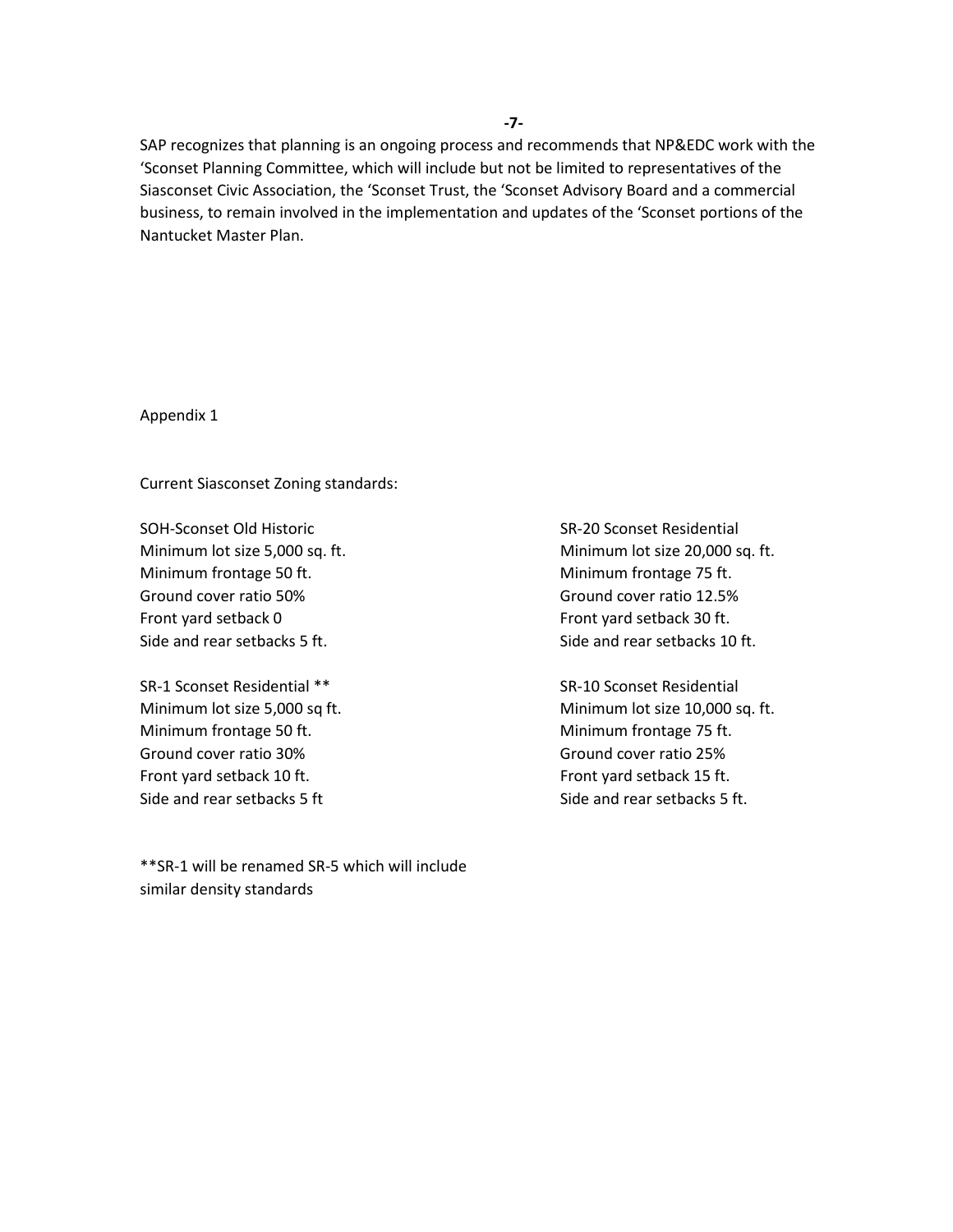

Appendix 2

**- 8 -**